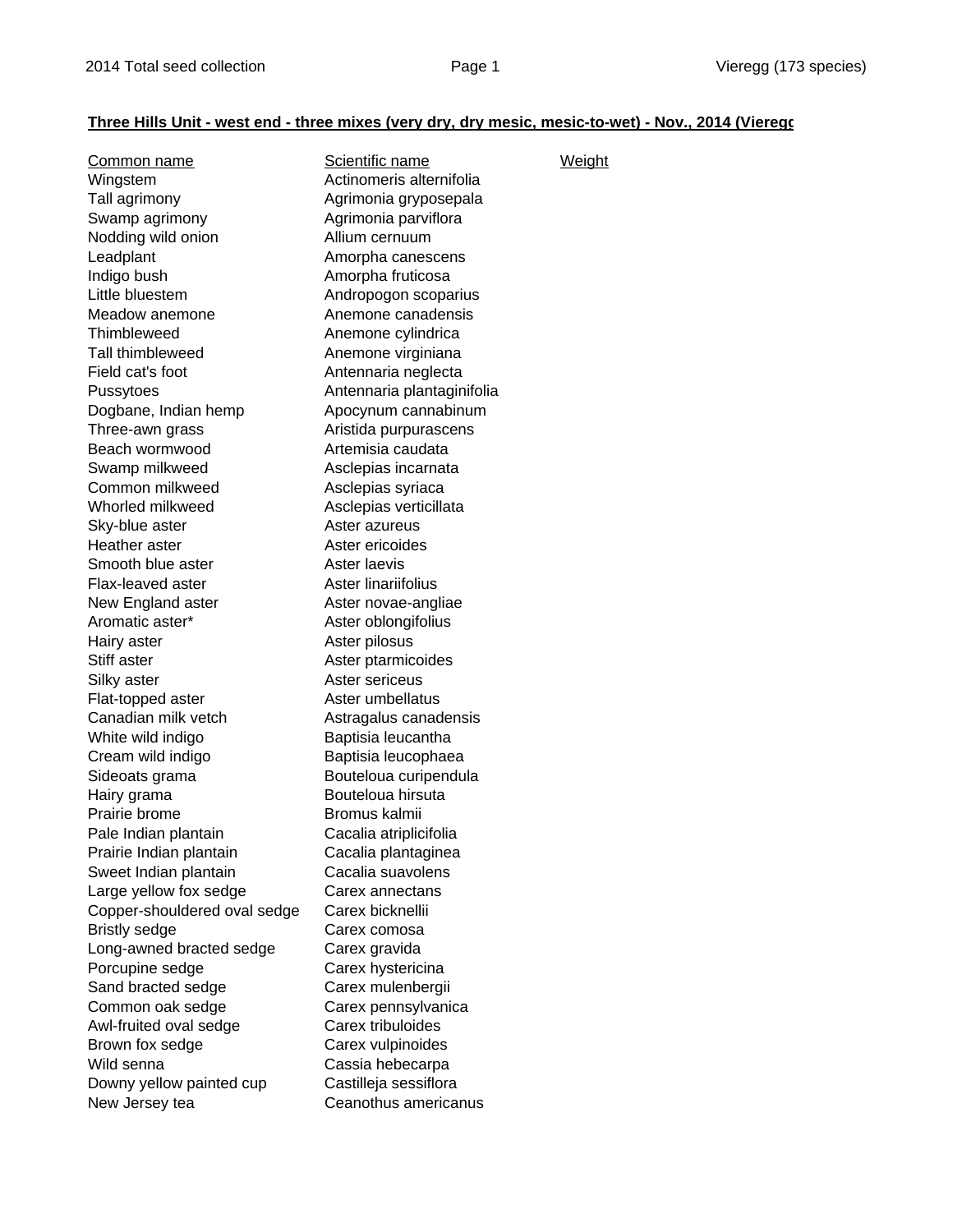Common name Scientific name Weight Golden prairie aster Chrysopsis camporum Hill's thistle Cirsium hillii Sand coreopsis **Coreopsis Coreopsis** lanceolata Prairie coreopsis **Coreopsis palmata** Tall coreopsis Coreopsis tripteris American hazelnut Corylus americana Slender sand sedge Cyperus filiculmis Poverty oat grass Danthonia spicata Illinois bundleflower Desmanthes illinoense Showy tick trefoil Desmodium canadense Illinois tick trefoil Desmodium illinoense Shooting star\* Dodecatheon meadia Pale purple coneflower Echinacea pallida Prairie wild rye **Elymus** canadensis Virgina wild rye Elymus virginicus Purple love grass Eragrostis spectabilis Daisy fleabane **Erigeron** strigosus Rattlesnake master Eryngium yuccifolium Tall boneset **Eupatorium** altissimum Spotted Joe pye weed Eupatorium maculatum Boneset Eupatorium perfoliatum Upland boneset Eupatorium sessilifolium Flowering spurge Euphorbia corollata Biennial gaura **Gaura** Gaura biennis Bottle gentian Gentiana andrewsii Fringed gentian Gentiana crinita Yellowish gentian Gentiana flavida Prairie gentian Gentiana puberulenta Prairie smoke Geum triflorum Sweet everlasting Gnaphalium obtusifolium Sneezeweed **Helenium** autumnale Common rockrose Helianthemum canadense Western sunflower **Helianthus occidentalis** Prairie sunflower Helianthus rigidus False sunflower Heliopsis helianthoides Alumroot Heuchera richardsonii Hairy hawkweed **Hieracium gronovii** Great St. John's wort **Hypericum pyrimidatum** Greene's rush Juncus greenei Inland rush Juncus interior Torrey's rush Juncus torreyi Prairie June grass Koeleria cristata False dandelion Krigia biflora False boneset **Kuhnia** eupatoroides Blue lettuce Lactuca floridana Bushy pinweed Lechea stricta Slender leaved pinweed Lechea tenuifolia Hairy pinweed Lechea villosa Round-headed bush clover Lespedeza capitata Slender bush clover **Lespedeza virginica** Dwarf blazingstar **Liatris** aspera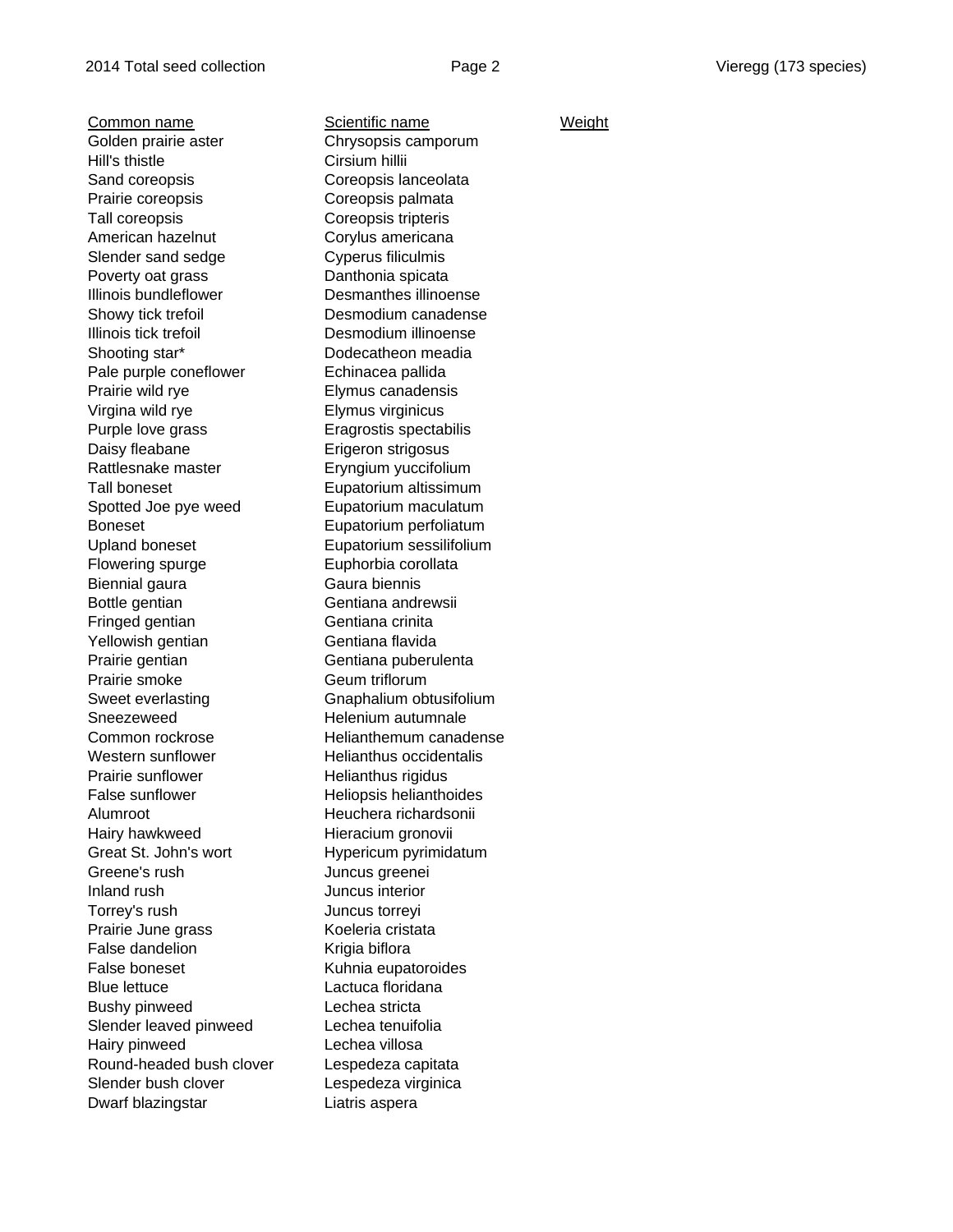Common name Scientific name Weight Tall gayfeather **Liatris** pycnostachya Hoary puccoon Lithospermum canescens Hairy puccoon (Green River) Lithospermum croceum Fringed puccoon Lithospermum incisum Seedbox Ludwigia alternifolia Wild lupine **Lupinus perennis** Wild bergamot Monarda fistulosa Horse mint **Monarda** punctata Prairie panic grass Panicum leibergii Long-stalked panic grass Panicum perlongum White-haired panic grass Panicum villosissimum Prairie switch grass Panicum virgatum Wild quinine **Parthenium** integrifolium Wood betony **Pedicularis canadensis** Foxglove beardtongue Penstemon digitalis Hairy beard tongue **Penstemon hirsutus** Pale beard tongue Penstemon pallidus White prairie clover **Petalostemum candida** Purple prairie clover **Petalostemum purpureum** Piink milkwort Polygala incarnata Purple milkwort Polygala polygama Field milkwort **Polygala sanguinea** Slender knotweed Polygonum tenue Prairie parsley **Prairie parsley** Polytaenia nuttalli Prairie cinquefoil Potentilla arguta Glaucous white lettuce Prenanthes racemosa Wild plum Prunus americana Slender mountain mint Pycnanthemum tenuifolium Mountain mint **Nountain mint** Pycnanthemum virginanum Yellow coneflower Ratibida pinnata Pasture rose Rosa carolina Black-eyed Susan Rudbeckia hirta Sweet black-eyed Susan Rudbeckia subtomentosa Wild petunia **Ruellia** humilis Prairie willow Salix humilis Wool grass Scirpus cyperinus Early figwort Scrophularia lanceolata Late figwort **Scrophularia marilandica** Small skullcap Scutellaria parvula Prairie ragwort Senecio plattensis Sleepy catchfly Silene antirrhina Rosinweed Silphium integrifolium Compass planat Silphium laciniatum Cup plant Silphium perfoliatum Prairie dock Silphium terebinthaceum Common blue-eyed grass Sisyrinchium albidum Grass-leaved goldenrod Solidago graminifolia Viscid bushy goldenrod Solidago gymnospermoides Early goldenrod Solidago juncea Old field goldenrod Solidago nemoralis

Scribner's panic grass Panicum oligosanthes scribneria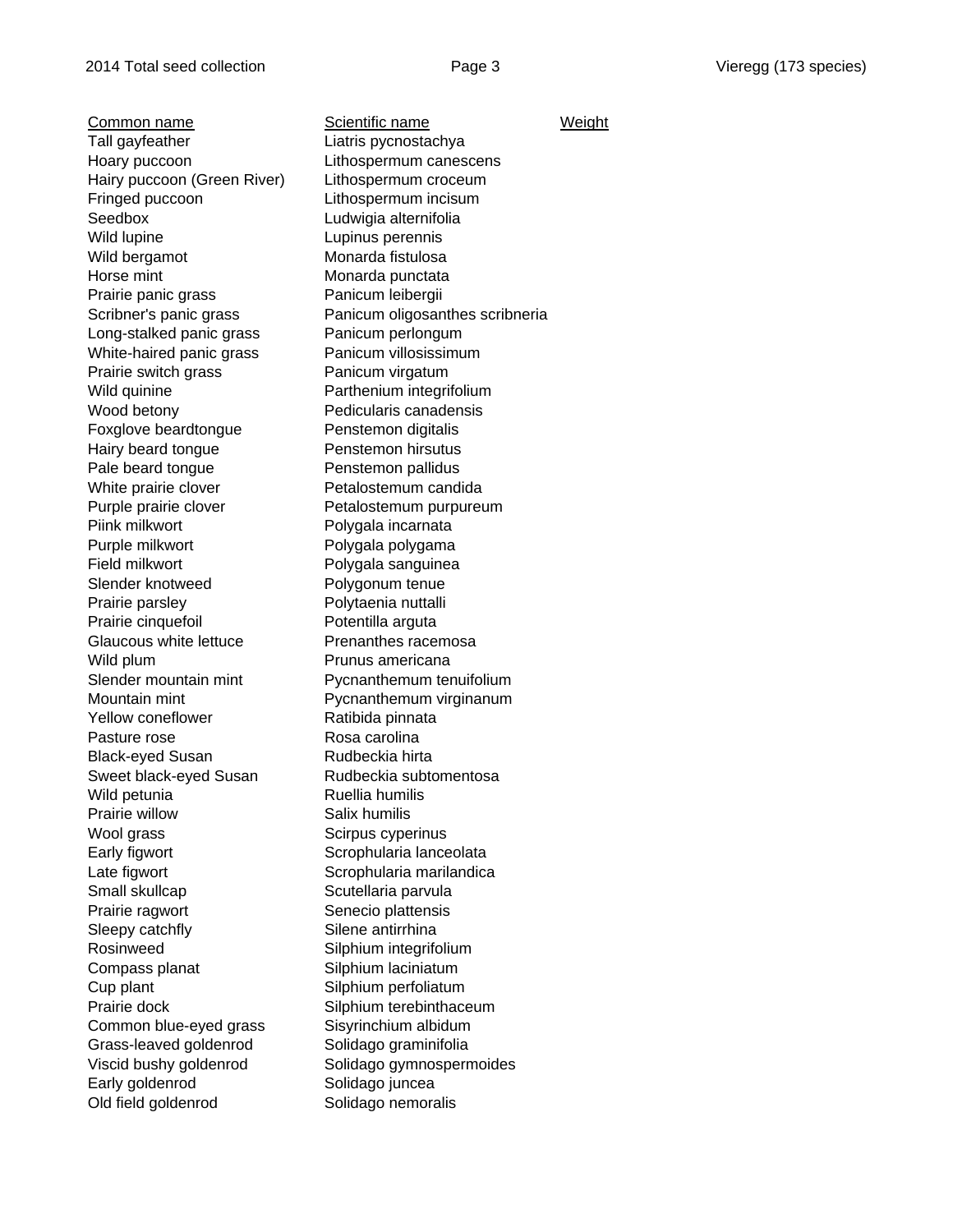| Common name                  | Scientific name          | Weight     |
|------------------------------|--------------------------|------------|
| Showy goldenrod              | Solidago speciosa        |            |
| Prairie cordgrass            | Spartina pectinata       |            |
| Prairie dropseed             | Sporobolus heterolepis   |            |
| Porcupine grass*             | Stipa spartea            |            |
| Small wild bean              | Strophostyles leiosperma |            |
| Sand fameflower              | Talinum rugospermum      |            |
| Goat's rue                   | Tephrosia virginiana     |            |
| Ohio spiderwort              | Tradescantia ohiensis    |            |
| Blue vervain                 | Verbena hastata          |            |
| Hoary vervain                | Verbena stricta          |            |
| Hairy white vervain          | Verbena urticifolia      |            |
| Common ironweed              | Vernonia fasciculata     |            |
| Culver's root                | Veronicastrum virginicum |            |
| Bird's foot violet           | Viola pedata             |            |
| Kittentails                  | Wulfenia bullii          |            |
| Heartt-leaved meadow parsnip | Zizia aptera             |            |
| Golden alexander             | Zizia aurea              |            |
|                              |                          | $0.50$ lha |

253 lbs.

## **Woodland/Savanna species planted elsewhere:**

| Large yellow false foxglove | Aureolaria grandiflora |        |
|-----------------------------|------------------------|--------|
| Silky wild rye              | Elymus villosus        |        |
| Woodland sunflower          | Helianthus divaricatus |        |
| Rough hawkweed              | Hieracium scabrum      |        |
| Bottlebrush grass           | Hystrix patula         |        |
| Silene stellata             | Starry campion         |        |
|                             |                        | 5 lbs. |

Total collected (173 species) 258 lbs.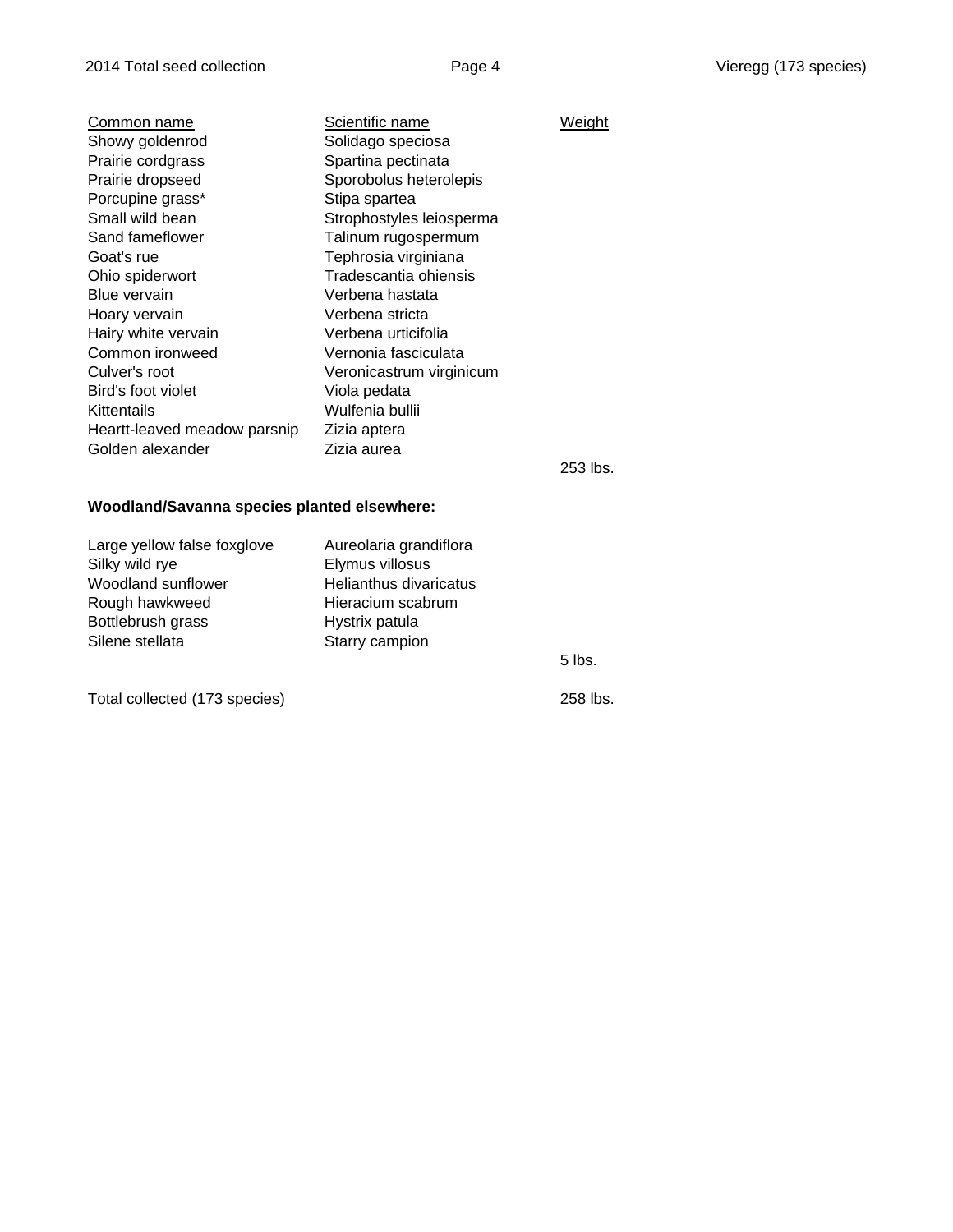**g)**